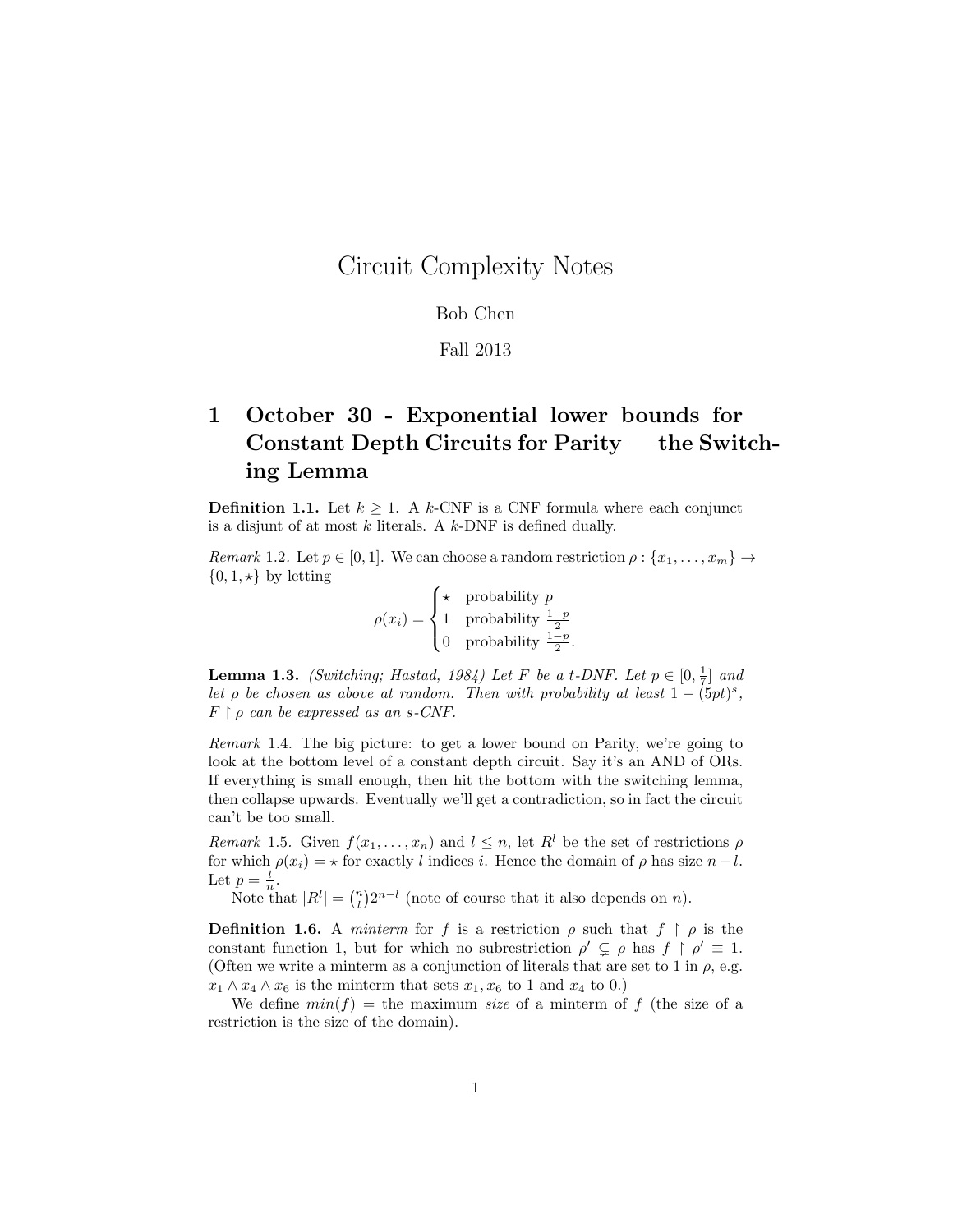Remark 1.7. Observe that

$$
f \equiv \bigvee \{\tau \mid \tau \text{ is a minterm of } f\}.
$$

Also, f is expressible by a s-DNF if and only if  $min(f) \leq s$ .

**Lemma 1.8.** (Switching, version 2.) (Proof due to Razborov, see also  $\frac{1}{2}$ )

Let f be a t-CNF Let  $\rho \in R^l$  be chosen at random with  $p = \frac{l}{n}$  (assume  $p < \frac{1}{2}$ ). Then the probability that  $min(f \mid \rho) > s$  is at most  $(16pt)^s$ ; hence f is an s-DNF with probability at least  $1 - (16pt)^s$ .

**Definition 1.9.**  $BAD_f(l,s)$  is the set of  $\rho \in R^l$  such that  $\min(f \restriction \rho) > s$ .

**Lemma 1.10.** (Bad.)  $|BAD_f(l,s)| \leq |R^{l-s}| (4t)^s$ .

*Proof.* Express f as  $F_1 \wedge F_2 \wedge \cdots$ , where each  $F_i$  is a disjunction of at most t literals.

We'll construct an injective mapping

$$
CODE : BAD_f(l, s) \to R^{l-s} \times S
$$

where  $|S| \leq (4t)^s$ .

Suppose  $\rho \in BAD_f(l, s)$ . Fix a minterm  $\pi$  of  $f \restriction \rho$  of size bigger than s. We know that  $f \restriction \rho \pi \equiv 1$ , but we also know that  $f \restriction \rho \not\equiv 1$  (because  $\pi$  has nonzero size).

What do  $F_i \restriction \rho, \rho \pi$  look like? We must have  $F_i \restriction \rho \pi \equiv 1$  because some  $x \in F_i$  is 1 under  $\rho$  or  $\pi$ . On the other hand,  $F_i \restriction \rho$  is never all 0s.

Choose a clause  $C_1$  to be the first  $F_i$  for which  $F_i \restriction \rho \neq 1$  (such a clause must exist). Let  $\pi_1$  be  $\pi$  restricted to the variables in  $C_1$ . (This is nonempty since  $\pi(x) = 1$  for some  $x \in C_1$ .)

Now let  $\overline{\pi_1}$  be  $\pi_1$  modified to send all of its (possibly negated) literals to 0. Let  $a_1 \in \{0,1\}^t$  be the indicator vector of which of the t variables  $x \in C_1$  are in the domain of  $\pi$ .

Repeat this with  $\rho \pi_1$  in place of  $\rho$  and  $\pi \setminus \pi_1$  in place of  $\pi$ . Pick  $C_2$  to be the next  $F_i$  such that blah blah is true (as before). Repeat  $k \leq s$  times until the domain of  $\pi_1 \cdots \pi_k$  has size s. (Make sure  $\pi_k$  is truncated so that the domain is exactly s.)

Let  $b \in \{0,1\}^s$  give the value of  $\prod \pi_i$  on the s members of its domain. Now all we have to do is define

$$
CODE(\rho) := (\rho \overline{\pi_1} \cdots \overline{\pi_k}, a_1, \ldots, a_k, b).
$$

Note that  $C_1$  is now the first  $F_i$  for which

$$
F_i\restriction \rho\overline{\pi_1}\cdots\overline{\pi_k}\equiv 0.
$$

 $1H$ åstad, Johan (1987), Computational limitations of small depth circuits, Ph.D. thesis, Massachusetts Institute of Technology.

Razborov, Alexander A. (1993), "An equivalence between second order bounded domain bounded arithmetic and first order bounded arithmetic", Arithmetic, proof theory and computational complexity 23: 247277.

Beame, Paul (1994), "A Switching Lemma Primer", Unpublished manuscript.